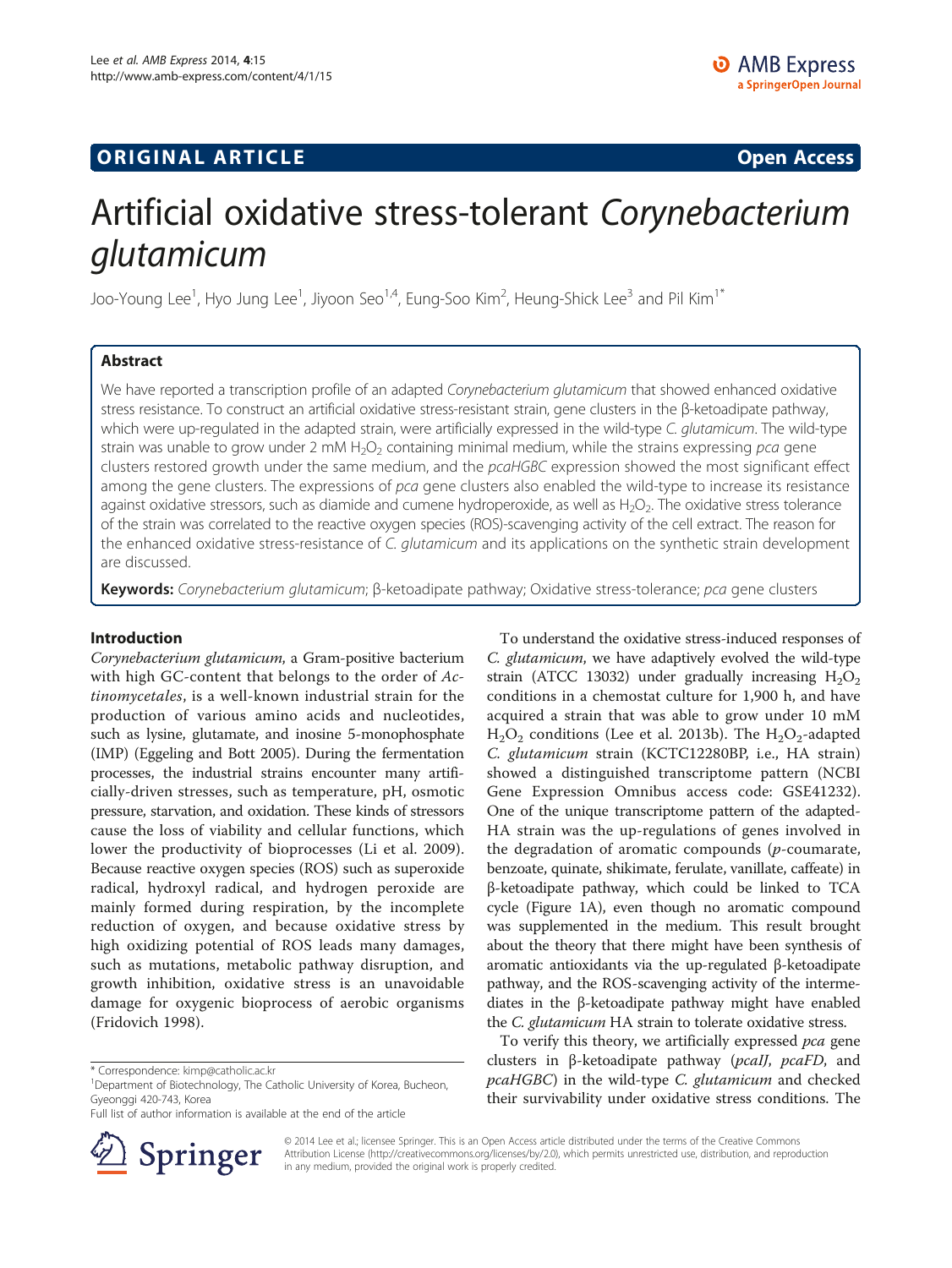ROS-scavenging activities of the cell extracts were also estimated. Artificial oxidative stress-tolerant C. glutamicum is discussed based on the viewpoints of industrial applications.

### Materials and methods

### Strain and growth condition

Corynebacterium glutamicum ATCC 13032 containing vectors were grown in MCGC minimal medium composed of glucose 10 g,  $(NH_4)_2SO_4$  4 g,  $KH_2PO_4$  3 g,  $Na_2HPO_4$ 6 g, NaCl 1 g, sodium citrate dehydrate 1 g, biotin 200 μg, thiamine⋅HCl 1 mg, and minerals (FeSO<sub>4</sub>⋅7H<sub>2</sub>O 20 mg,  $MgSO_4·7H_2O$  0.2 g,  $MnSO_4·H_2O$  2 mg, FeCl<sub>3</sub> 2 mg, ZnSO<sub>4</sub>⋅7H<sub>2</sub>O 0.5 μg, CuCl<sub>2</sub>⋅2H<sub>2</sub>O 0.2 μg, (NH<sub>4</sub>)<sub>6</sub>  $Mo_7O_{24}·4H_2O$  0.1 μg,  $Na_2B_4O_7·10H_2O$  0.2 μg, and CaCl<sub>2</sub> 70 μg) per liter (von der Osten et al. [1989](#page-6-0)). Kanamycin (25 μg/mL) was supplemented to maintain vectors. Hydrogen peroxide (2 mM) was added to verify the growth against oxidative stress. Culture was performed at 30°C, 230 rpm in a 250 mL-Erlenmyer flask containing 50 mL medium. Cell growth was measured at  $O.D._{600nm}$ and was converted into biomass with an extinction coefficient of 0.250.

### Plasmid construction

Plasmid pSL360 (Park et al. [2004\)](#page-6-0), an empty expression vector carrying the  $P_{180}$  promoter, which induces constitutive overexpression of the cloned gene, was used to express pca gene clusters (Figure 1B). The pca gene clusters (*pcaIJ*: 5'-gactgcagtgaacattacgttagcatgt-3' and 5′-ggctgcagttaagcaactttgaaatc-3′, PstI site italics; pcaFD: <sup>5</sup>′-ggatgcattaaggatcaaaaaatgaaccctc-3′ and 5′-ggatgcat ttaagcgaaatgctgtgc-3′, NsiI site italics; pcaHGBC: 5′-aa ctgcagagacgcagaaaggtctc-3′and 5′-ggctgcagttactgaaggtct gacac-3′, NsiI site italics). The native ribosome binding site (RBS) was modified with the consensus RBS sequence

<span id="page-1-0"></span>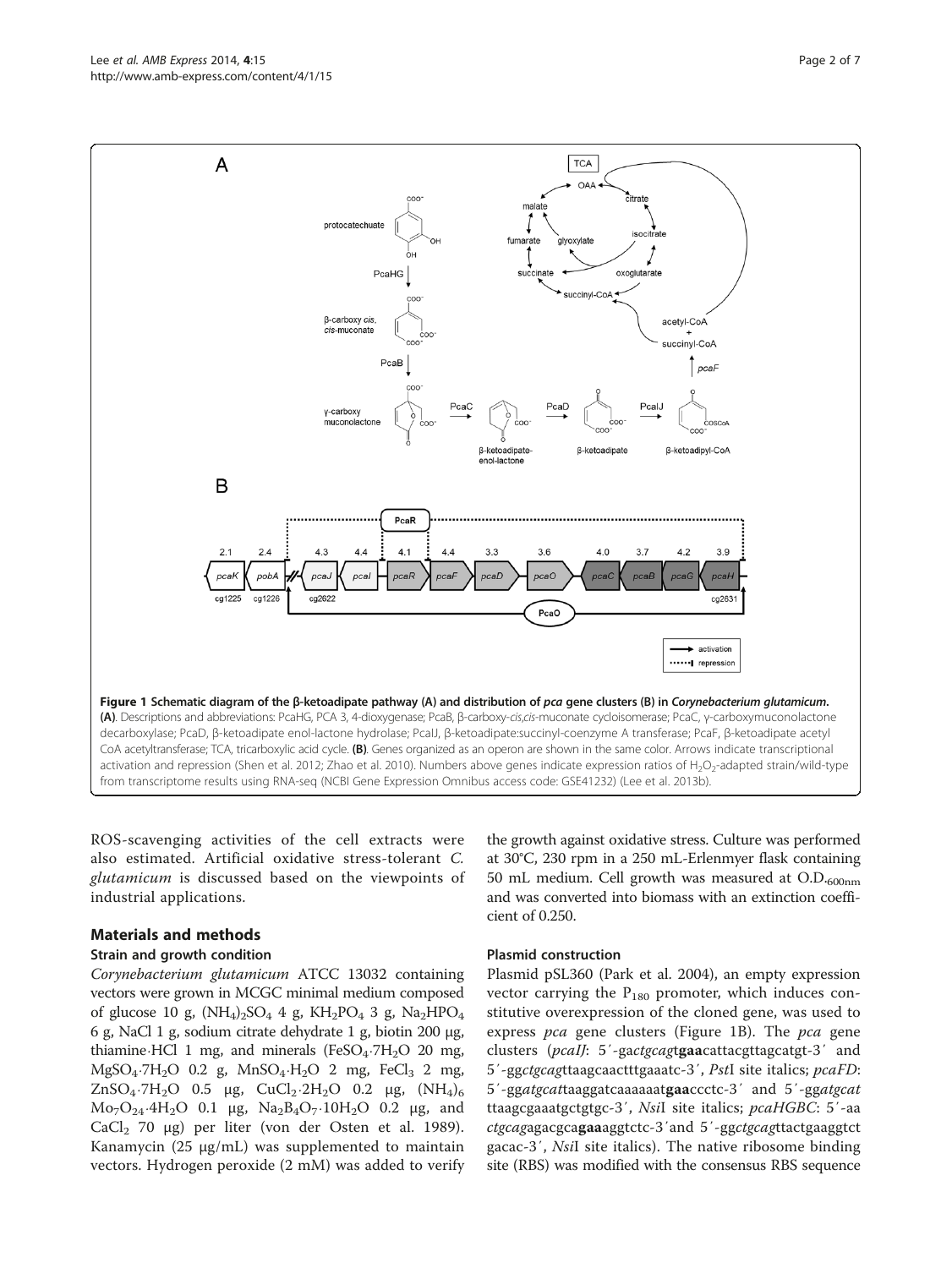(bold) for high expression. The amplified DNAs of *pcalJ* (1,404 bp), pcaFD (1,998 bp), and pcaHGBC (2,799 bp) were digested with PstI or NsiI, respectively, and were further ligated with PstI-digested pSL360 (same overhang with *Nsi*I digestion) resulting in pSL360-*pcaIJ*, pSL360-pcaFD, and pSL360-pcaHGBC, respectively. The constructed vectors were electroporated (2 mm cuvette, 25 μF, 200  $Ω$ , 2.5 kV) using an ECM 630 electroporation system (BTX, Holliston, MA, USA) into the wild-type C. glutamicum, after sequence verifications at a sequencing facility (Macrogen co., Seoul, Korea).

# Preparation of total RNA and RT-qPCR

Total RNA was extracted from C. glutamicum cells using TRIzol® reagent (Invitrogen, Carlsbad, CA, USA) and the NucleoSpin® RNA II Kit (Macherey-Nagel, Düren, Germany) according to the manufacturer's instructions with the following modifications. C. glutamicum cells were harvested at an OD600 of 15, resuspended in TRIzol® reagent, and transferred to vials containing glass beads (acid-washed, 212–300 μm, Sigma-Aldrich, MO, USA). After cell disruption using Mini-Beadbeater-16 (Biospec, Bartlesville, PA, USA), the suspension was centrifuged, and the supernatant was applied to NucleoSpin® RNA II Kit (Macherey-Nagel, Düren, Germany). 50 ng of total RNA of *C. glutamicum* cells were used to cDNA synthesis using ReverTra Ace-α-® (TOYOBO, Osaka, Japan) according to the manufacturer's instructions, respectively. THUNDERBIRD™ SYBR® qPCR Mix (TOYOBO, Osaka, Japan) and the Mx3005P QPCR System (Agilent Technologies, Santa Clara, CA, USA) were used for gene expression analysis. The RT-qPCR process was verified by melting curve and melting peak analyses. Relative quantity and standard error values from the expression analysis were calculated with MxPro-Mx3005P software ver. 4.10 (Agilent Technologies, Santa Clara, CA, USA). The following primers were used for detecting transcription level of pca genes: pcal, 5'-acccagatgcagcaatga-3' and 5´-gacgcggttgacgtaaattc-3´; pcaJ, 5´-atcggcatgccta cacttatc-3´ and 5´-gttcctcttcagttgggtaagg-3´; pcaF, 5´-cc actgggttccggtattt-3´ and 5´-gcgaaagcttcgttgagttc-3´; pcaD, 5´-aacttccgacaacaccttgg-3´ and 5´-cgatgacgcggaaatcct tat-3´; pcaH, 5´-ggaccgttatgccaggtaat-3´ and 5´-ccgtaaa ctgacgaccatagag-3´; pcaG, 5´-cgctacgagcagtcgaatatc-3´ and 5´-aaaccgatgtggacgtaagg-3´; pcaB, 5´-ccgatctttatac tccgaccttg-3´ and 5´-gcctccacgacaagaagatt-3´; pcaC, 5´-tc gctatgaaaccggaatgaa-3<sup>'</sup> and 5<sup>'</sup>-cctgaaacttctcagtcacctc-3<sup>'</sup>; 16S rRNA, 5´-acccttgtcttatgttgccag-3´ and 5´-tgtaccgac cattgtagcatg-3´.

### Agar diffusion test

The tolerance of C. glutamium strains against various oxidative stressors were estimated by the agar diffusion test. Cells in log phase were mixed with 0.7% agar

solution, and the mixture (3 mL) was poured onto 1.6% bottom agar plate containing 20 mL of BHI medium (Bacto™ Brain heart infusion 37 g/L, Cockeysville, MD, USA). A paper disc (6 mm diameter, Adventec, Tokyo, Japan) soaked with 20 μL of oxidative stressor (14% and  $28\%$  H<sub>2</sub>O<sub>2</sub>, 1 M diamide, or 10% cumene hydroperoxide, respectively) was placed on top of the agar, and the plate was incubated at 30°C for 24 h.

# Radical scavenging activity assay

Free radical scavenging activity of cell extract was estimated using 2, 2-diphenyl-1-picrylhydrazyl (DPPH), that is a stable free radical and decolorized when acquire an electron (Afify et al. [2012](#page-6-0)). The bacterial cells grown to  $OD_{600nm} = 10$  in BHI medium were harvested (5,000 rpm for 30 min at 4°C) and disrupted by Mini-BeadBeater16 (BioSpec, Bartlesville, OK, USA) to prepare the cell free extract. The supernatant was mixed with the same volume of ethyl acetate. After vigorous mixing, the ethyl acetate layer was separated by centrifugation and filtrated by 0.22 μm pore-membrane. The cell free extract was subjected to the free radical scavenging activity assay. Freshly prepared DPPH solution (2.8 mL) at a concentration of 5 mg/100 ml (in ethanol) were mixed with the cell free extract (200 μL) and incubated for 30 min in the dark at room temperature. Ethanol (200 μL) was the control. The absorbance for the sample (Asample) was monitored at 517 nm during incubation with 5 min intervals and further converted into the free radical scavenging activity according to the following equation:

$$
\begin{array}{l} \text{ROS–scavenging activity (\%)} \\ = \left(\text{A}_{\text{control}}\text{–A}_{\text{sample}}\right) / \text{A}_{\text{control}} \ \ \, \times \ \ \, 100 \end{array}
$$

The data were represented from the three biological repeated experiments.

### Results

# Effect of pca gene clusters expressions on acquired  $H<sub>2</sub>O<sub>2</sub>$ -tolerance

To determine whether the expression of pca gene clusters affects the growth of *C. glutamicum* under the oxidative stress conditions, cells were cultured in the MCGC minimal medium with or without 2 mM  $H_2O_2$ . The control strain (wild-type C. glutamicum carrying empty pSL360 vector) was unable to grow when 2 mM  $H_2O_2$  was present whereas the strain was able to grow till O.D. = 18 in 18 h without  $H_2O_2$  (Figure [2](#page-3-0)). The wild-type strains carrying parts of pca gene clusters - pcaIJ, pcaFD, pcaHGBC – were able to grow under the oxidative stress conditions. The expression of *pcaHGBC* showed the most significant growth recovery (O.D. = 10.1 at 30 h), while the expression of *pcall* showed the least (O.D.  $= 2$  at 30 h). The expression of *pcaFD* showed an intermediate growth recovery (O.D. = 3.9 at 30 h).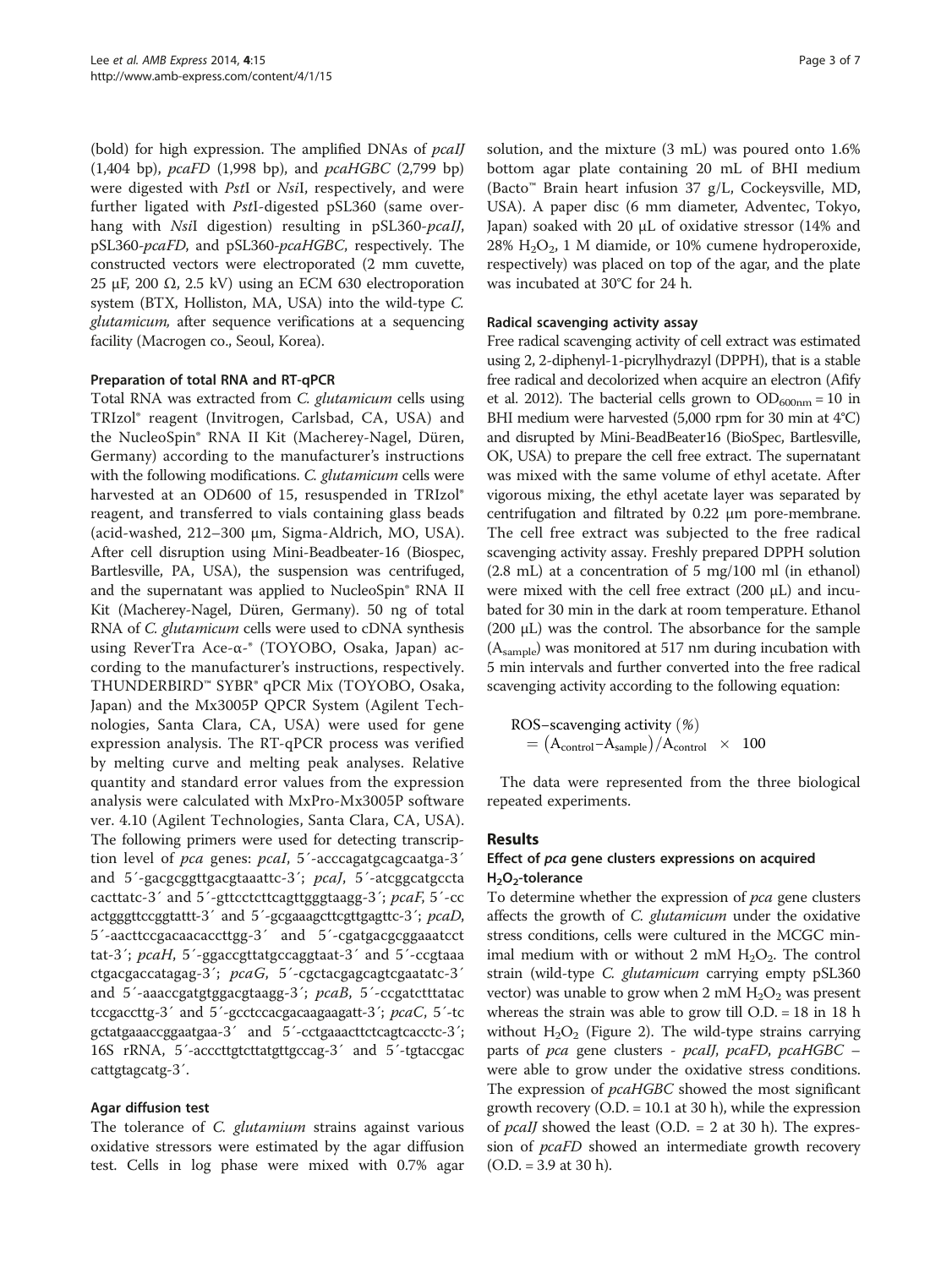<span id="page-3-0"></span>

For the verification of the expression of the pca gene clusters, the transcripts of the pca genes in the strains under no  $H_2O_2$ -stress conditions were analyzed by RT-qPCR (Table 1). All mRNAs of the pca genes those carried by the vector showed greater level than those in the wild-type. Only the fold of increase were varied depending on the clusters in the vector, that is, the mRNA levels of pcaI and pcaJ in the C. glutamicum (pSL360-pcaIJ) were 1.75- and 1.23-fold higher than those in the wild-type, mRNAs of pcaF and pcaD in the C. glutamicum (pSL360-pcaFD) were 40- and 42-fold higher, and mRNAs of *pcaH*, *pcaG*, *pcaB*, and *pcaC* in the C. glutamicum (pSL360-pcaHGBC) were 10.1-, 8.8-, 7.7-, 11.9-fold higher, respectively.

### Table 1 mRNA transcription levels of pca genes

# Effect of pca gene clusters expressions on the other oxidative stressors

To verify the effects of the expression of pca gene clusters on the tolerance against other oxidative stressors, agar diffusion tests were performed (Figure [3\)](#page-4-0). The inhibition zones of the strain expressing pca gene clusters were smaller than that of the control against all tested oxidizing stressors (i.e., 14% and 28%  $H_2O_2$ , 1 M diamide, and 10% cumene hydroperoxide). The size of inhibition zones were in good agreement with the growth properties, that is, the smallest inhibition zone against the oxidative stress was found in the pcaHGBC expressing strain and the largest in the *pcaIJ* expressing strain, though still more tolerant than the control strain.

| <b>Target</b><br>gene | RNA-seq <sup>a</sup> (RPKM)<br>WT | RT-qPCR <sup>b</sup> (relative fold) |                 |                 |                 |
|-----------------------|-----------------------------------|--------------------------------------|-----------------|-----------------|-----------------|
|                       |                                   | <b>WT</b>                            | $+pc$ alJ       | $+pcaFD$        | +pcaHGBC        |
| pcal                  | 135.7                             | $1.00 \pm 0.39$                      | $1.75 \pm 0.36$ | $1.55 \pm 0.50$ | $0.61 \pm 0.17$ |
| pcaJ                  | 134.8                             | $1.00 \pm 0.15$                      | $1.23 \pm 0.14$ | $2.56 \pm 0.27$ | $1.10 \pm 0.12$ |
| pcaF                  | 220.9                             | $1.00 \pm 0.05$                      | $0.24 \pm 0.03$ | $40.2 \pm 6.6$  | $1.00 \pm 0.15$ |
| pcaD                  | 183.6                             | $1.00 \pm 0.18$                      | $0.25 \pm 0.05$ | $42.5 \pm 5.9$  | $1.00 \pm 0.13$ |
| pcaH                  | 172.0                             | $1.00 \pm 0.02$                      | $0.23 \pm 0.01$ | $2.61 \pm 0.12$ | $10.1 \pm 0.95$ |
| pcaG                  | 116.7                             | $1.00 \pm 0.01$                      | $0.23 \pm 0.02$ | $2.45 \pm 0.16$ | $8.83 \pm 0.60$ |
| pcaB                  | 217.5                             | $1.00 \pm 0.22$                      | $0.19 \pm 0.04$ | $2.31 \pm 0.39$ | $7.72 \pm 0.42$ |
| pcaC                  | 77.7                              | $1.00 \pm 0.02$                      | $0.21 \pm 0.02$ | $2.52 \pm 0.23$ | $11.9 \pm 0.71$ |

The cells were grown in MCGC minimal medium without H<sub>2</sub>O<sub>2</sub>-stress and harvested in the log phase for mRNA preparation.<br><sup>a</sup>ndanted from (Log at al. 2012b) (NCPLGone Expression Omnibus access code: GSE41222) PPKM (reads ne <sup>a</sup>Adapted from (Lee et al. [2013b](#page-6-0)) (NCBI Gene Expression Omnibus access code: GSE41232) RPKM (reads per kilo base per million).

 $b$ This study. Values are mean  $\pm$  SD from three independent experiments.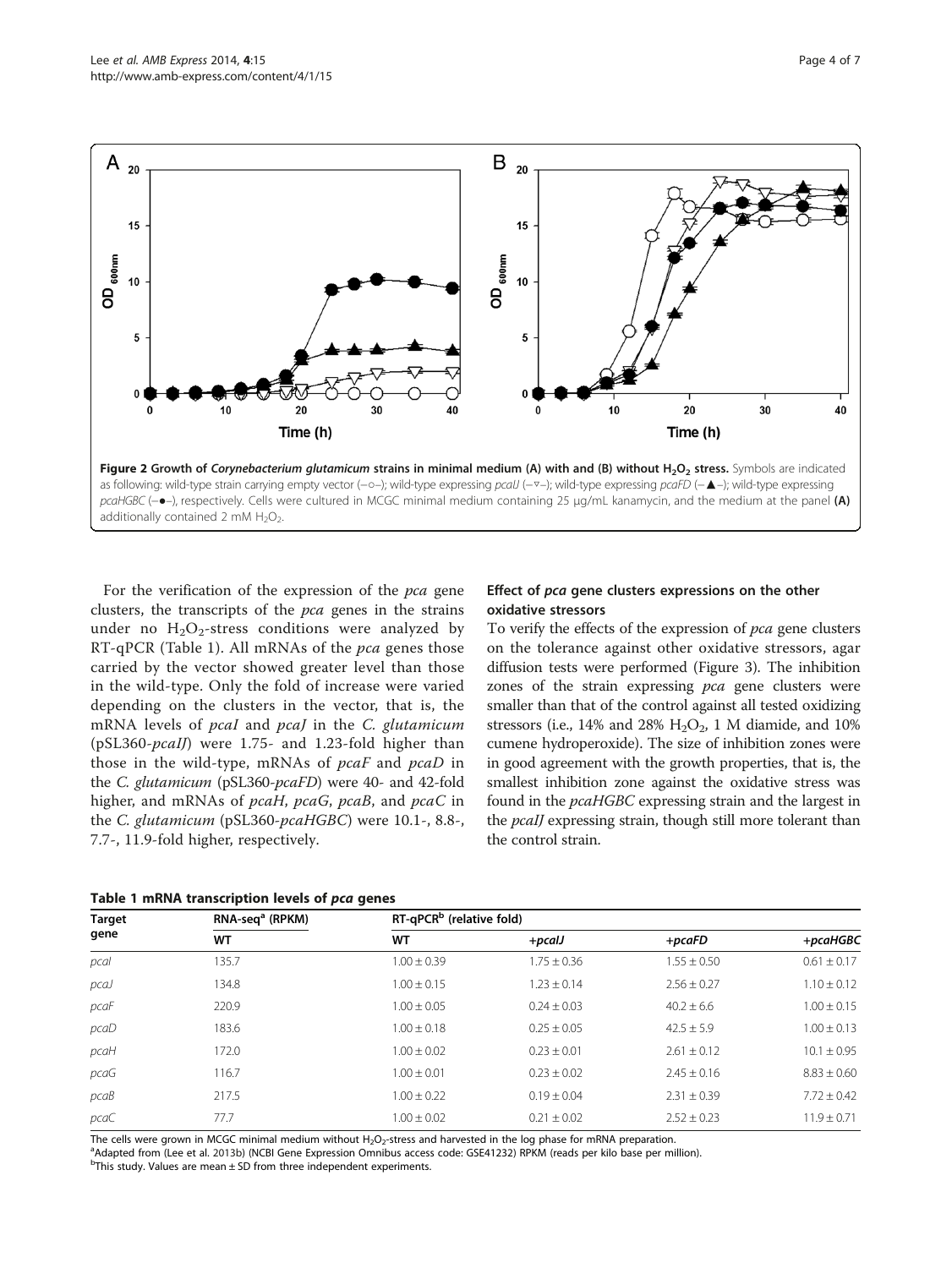<span id="page-4-0"></span>

# Effect of pca gene clusters expressions on the intracellular ROS-scavenging activity

To understand the reason of the acquired oxidative stress-tolerance in the pca gene clusters expressing C. glutamicum strains, ROS-scavenging activity of the cell extract was estimated by DPPH assay (Figure [4](#page-5-0) and Additional file [1](#page-6-0): Figure S1). The cell extract from the pcaHGBC expressing strain showed 3-times greater ROSscavenging activity (47.7  $\pm$  1.6%) than that from the wild-type  $(16.4 \pm 1.1\%)$ . The ROS-scavenging activities of the cell extracts from the pcaFD and pcaIJ expressing strains were  $39.1 \pm 2.3\%$  and  $30.9 \pm 1.4\%$ , respectively.

# **Discussion**

Constitutive overexpressions of pca gene clusters enabled wild-type *C. glutamicum* to tolerate oxidizing stressors, and *pcaHGBC* expression was the most effective among pca gene clusters (Figures [2](#page-3-0) and 3). The ROS-scavenging activity of the cell extract was enhanced by the pca gene clusters expressions (Figure [4\)](#page-5-0). Considering that the β-ketoadipate pathway by the *pca* gene clusters is involved in the degradations of aromatic intermediates (protocatechuate [PCA, 3,4-dihydroxybenzoate], vanillate [3-methoxy,4-hydroxybenzoate], and 4-hydroxybenzoate) and those were also found in natural herbs as antioxidants

(Zheng and Wang [2001](#page-6-0)), it would be reasonable to estimate that aromatic intermediates have been synthesized and contributed to ROS-scavenging activity to tolerate the oxidative stresses (Additional file [2](#page-6-0): Figure S3).

The wild-type C. glutamicum transcribed the pca gene clusters at a low level, even though no aromatic carbon sources were present in the medium (NCBI Gene Expression Omnibus access code: GSE41232), and the transcription level of pcaC was the lowest among the pca genes: pcaI: 135.7; pcaJ: 134.8; pcaF: 220.9; pcaD: 183.6; pcaG: 116.7; pcaH:172.0; pcaB: 217.5; pcaC: 77.7 RPKM (reads per kilo base per million), respect-ively (Lee et al. [2013b](#page-6-0)). This suggested  $pcaC$ , a putative 4-carboxymuconolactone decarboxylase, might have been the bottleneck step for synthesis of aromatic antioxidants in the wild-type strain, and overexpression of pcaHGBC might have been mainly responsible for the bottleneck of the pathway among all pca gene cluster expressions. Table [1](#page-3-0) showed the mRNA levels of pcaF, pcaD, pcaH, pcaG, pcaB, and pcaC in the C. glutamicum (pSL360 *pcaIJ*) were even lower (0.19-  $\sim$  0.25-fold) than those in the wild-type, and this might be the reason why the pcaIJ cluster expression showed the least effect of oxidative stress resistance among the tested pca gene clusters.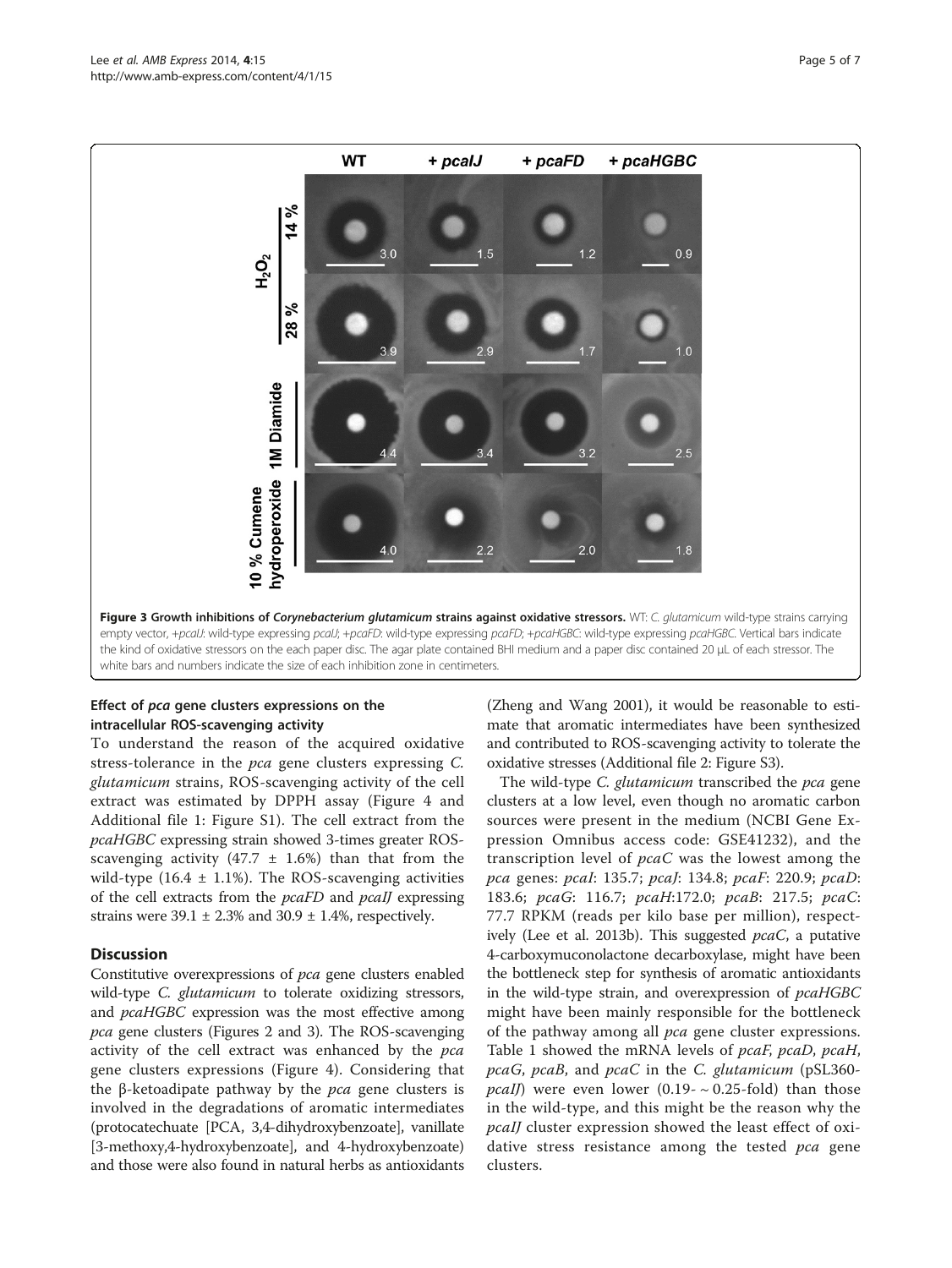<span id="page-5-0"></span>

It is not clear the artificial *pca* gene clusters expressions have led the actual intracellular accumulation of aromatic intermediates. We were not able to detect the actual accumulation of recognizable aromatic metabolites from the methanolic extracts of the recombinant strains based on GC/MS analysis (Additional file [1](#page-6-0): Figure S2), though few metabolites have been changed between the wildtype and the recombinant strains. The ROS-scavenging aromatic intermediates might not have been preserved enough to be detected. Okada and Okada reported that the supplementation of aromatic compounds in methanolic extract derived from broad bean increased the growth rate of human fibroblasts cells by ROS-scavenging activity (Okada and Okada [2007](#page-6-0)), and the addition of 50 mg/L of a mixture of phenol carboxylic acids derived from wine (caffeate, ferulate, p-coumarate, gallate) was reported to stimulate bacterial growth (Rozes et al. [2003](#page-6-0)). The addition of 0.1% gallate was also reported to enhance the aerobic growths of Escherichia coli ATCC 11775 and Staphylococcus enteridis ATCC 13076 1.5-fold and 2-fold, respectively (Lee et al. [2006](#page-6-0)). These reports implied that an overexpression of the aromatic compound-synthetic pathway might be beneficial for the improved growth rates of industrial strains, considering the facts that cellular damages from ROS in aerobic bioprocess are unavoidable, and that aromatic compounds are able to scavenge growth-harmful ROS.

A number of microorganisms have been reported to produce aromatic compounds and their derivatives, via the aromatic compound-degrading β-ketoadipate pathway (Harwood and Parales [1996\)](#page-6-0). The biologically-beneficial properties of aromatic compounds as anti-oxidant, anti-

cancer, and anti-inflammatory compounds have encouraged their synthesis using microorganisms. Advances in metabolic engineering and synthetic biology enabled the artificial biosynthesis of aromatic compounds (e.g. anthocyanins, caffeic acid, coumaric acid, hydroxybenzoic acid, ferulic acid, and genisteinin) using E. coli and S. cerevisiae (Yan et al. [2005](#page-6-0); Katsuyama et al. [2007](#page-6-0); Lin and Yan [2012](#page-6-0); Kang et al. [2012](#page-6-0)). C. glutamicum has been reported to degrade aromatic compounds by β-ketoadipate pathway (Shen et al. [2004;](#page-6-0) Shen and Liu [2005](#page-6-0); Merkens et al. [2005](#page-6-0); Brinkrolf et al. [2006](#page-6-0)), and their regulations have been studied (Qi et al. [2007;](#page-6-0) Haußmann et al. [2009](#page-6-0); Haußmann and Poetsch [2012](#page-6-0)). Despite the industrial importance of C. glutamicum, there has been no report of the production of aromatic compounds from C. glutamicum. The findings in this study suggest that *C. glutamicum* is a potentially suitable host for the production of aromatic antioxidants via the β-ketoadipate pathway, as well as being suitable for further applications as an oxidative stress-tolerant host. Introduction of β-ketoadipate pathway of *C. glutamicum* into other species might be another application. The authors recently found the engineered Escherichia coli harboring greater intracellular ATP, even though useful for application (Kim et al. [2012;](#page-6-0) Kim et al. [2011\)](#page-6-0), showed a growth defect (Lee et al. [2013a\)](#page-6-0) and intracellular accumulation of ROS was suspected as the reason of growth inhibition. The ROS scavenging activities from the pca gene clusters might enabled the engineered *E. coli* to reduce the ROS from the high ATP and to lead growth recovery.

In conclusion, the wild-type *C. glutamicum* acquired oxidative stress-tolerance based on the increased ROSscavenging activity by introducing the β-ketoadipate path